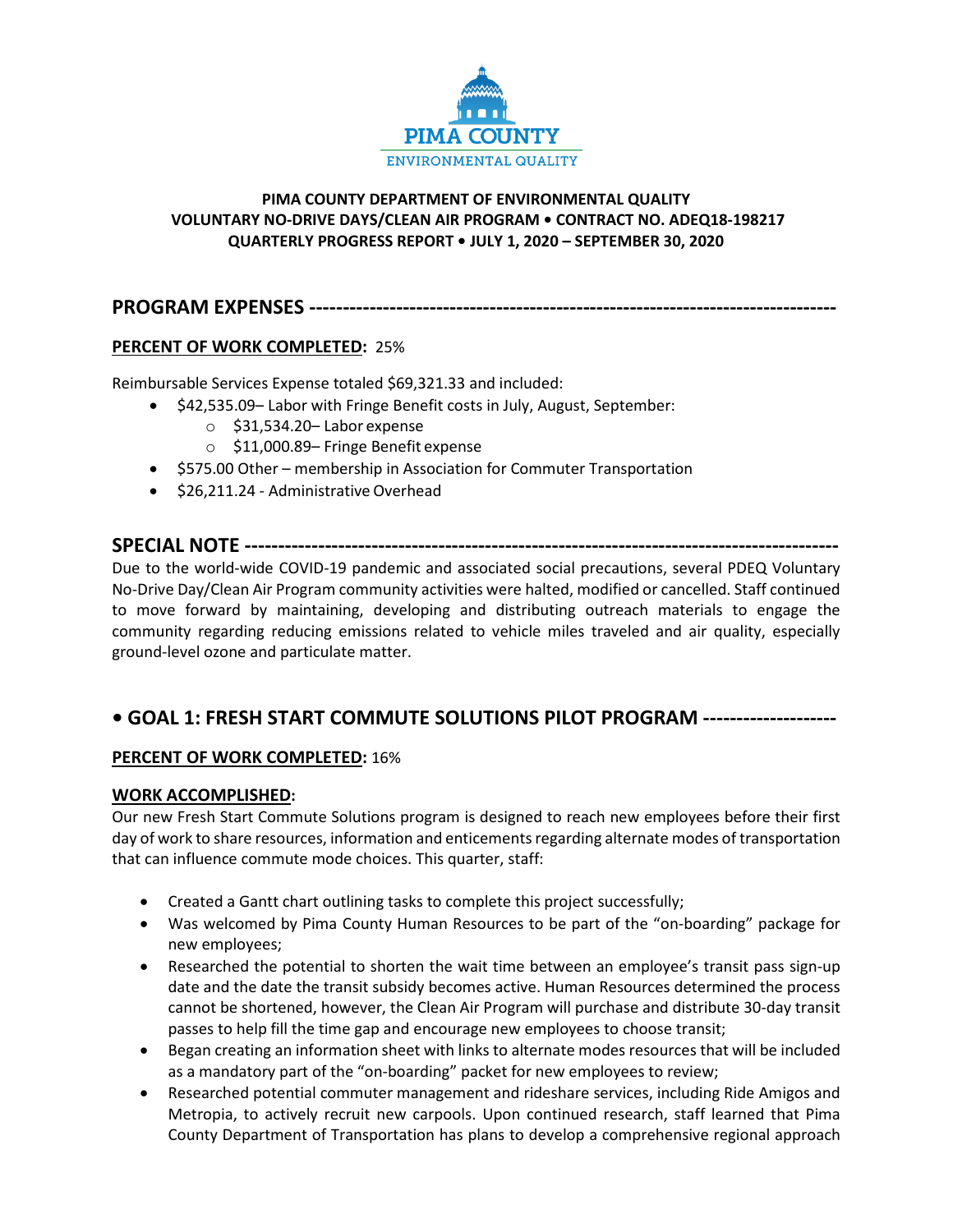that integrates all mobility strategies within the next several years. Instead of pursuing a contractual agreement with a rideshare service, VNDD staff will pursue more timely and personalized carpool matching efforts, perhaps partnering with the City of Tucson.

• Secured an expert bike resource at the Pima County Health Department who will provide service to employees seeking advice on safe routes and other bicycle inquiries.

# **• GOAL 2: DEVELOP OUTREACH REGARDING HEALTH IMPACTS OF O3 AND PM----**

## **PERCENT OF WORK COMPLETED:** 25%

#### **WORK ACCOMPLISHED:**

#### **EXPAND RELATIONSHIPS WITH SCHOOLS**

• **Potential Collaboration with Tucson Unified School District (TUSD)**

Discussions and plans to reach VNDD messaging throughout TUSD schools were held earlier this year. Planning meetings are expected to continue into the future, however, the coronavirus has impacted school operations significantly, and it is currently unclear as to when and how our materials and program might reach this target audience.

# • **Pima County Superintendent of Schools**

Staff met with Pima County's School Superintendent, Dustin Williams, to discuss collaboration opportunities. Superintendent Williams showed keen interest in STEAM-related educational materials developed by PDEQ/Clean Air Program (CAP) staff, including the Desert Colors activity booklet. Strong potential was established for a CAP/Pima County Schools partnership to cosponsor the next printing of Desert Colors. The CAP activity booklet is in close alignment with Pima County Schools' STEMAZing Project goals. Teachers are invited to add Arizona State Standardapproved lessons to enrich Desert Colors as a teaching tool for elementary and middle school students.

## • **Cooper Center for Environmental Learning**

In December, staff was approached by an instructional specialist with the Cooper Center who is developing a program for high school students regarding air quality. They are using PDEQ's Clean Air curriculum. The instructor was in contact to ask permission to use the content in their new program and if we could review the content with them and update if needed. Our meeting to review the materials with the Cooper Center was scheduled for April 10 and was postponed due to coronavirus restrictions.

## • **University of Arizona**

Staff worked with a professor and a studio producer to provide a recorded presentation for the University's ENVS 195A class, Careers in Environmental Science. Staff had presented in-person for several semesters, and the recorded format will allow more flexibility in reaching students. This will prove helpful as some classes have moved on-line due to the COVID-19 pandemic. Our presentation addresses the function of PDEQ, details about the VNDD program, information about air quality, and the speaker's educational and professional journey.

## **EXPAND RELATIONSHIPS WITH SMALL BUSINESSES**

Staff maintains a relationship with the Downtown Tucson Partnership (DTP) and works with them to promote special VNDD events as warranted and re-supply with Clean Air Program literature. DTP is a nonprofit 501 (c)(6) corporation created to implement enhanced municipal services for the Downtown Business Improvement District. Included in their services is marketing and promotions to 60 downtown businesses. DTP is working with VNDD to assist in providing winners of the #ThisIsCleanAir Photo Challenge a prize of gift cards to downtown businesses.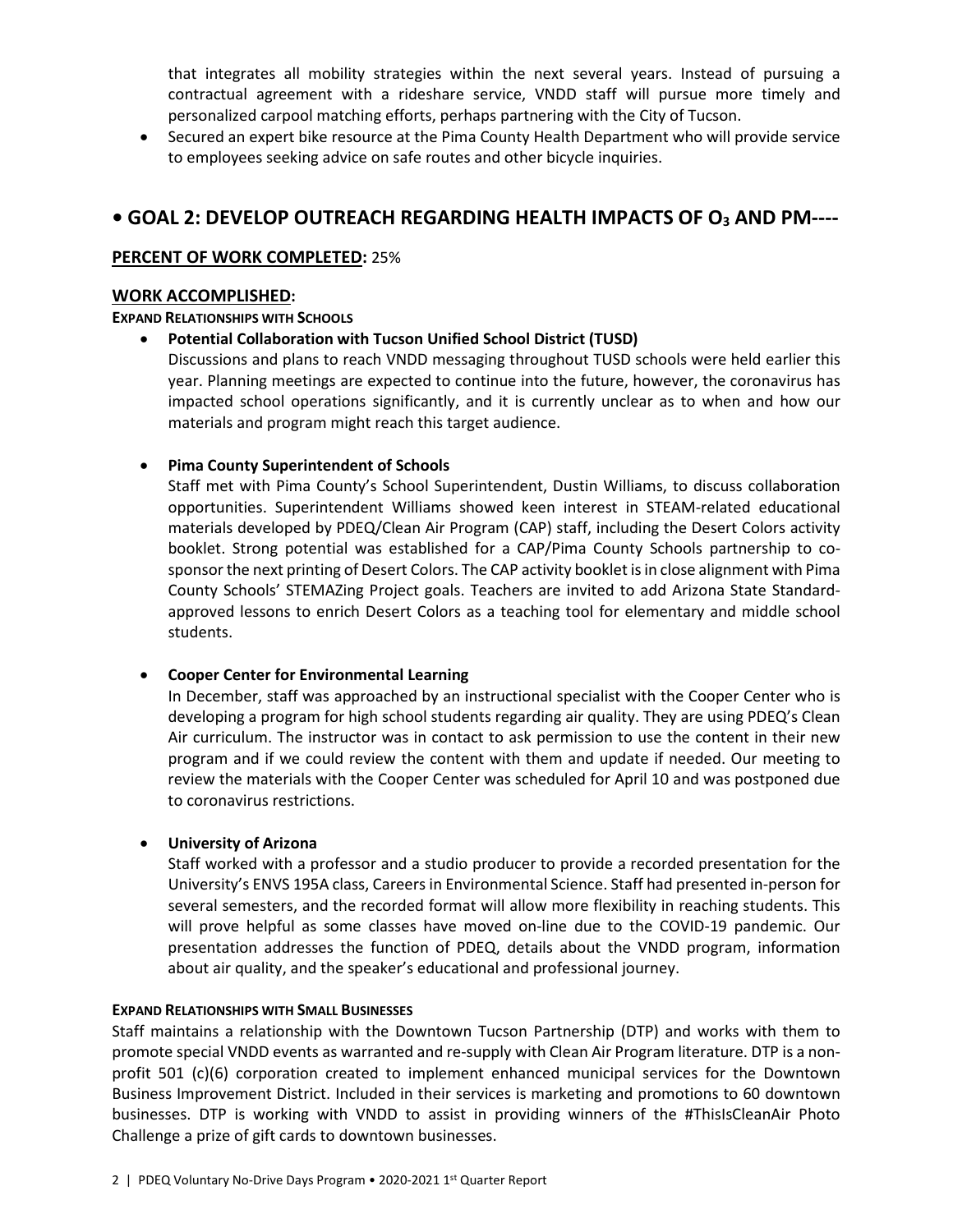#### **DETERMINE OPTIMAL WAYS TO ENGAGE TARGET AUDIENCES**

As in-person community events have been cancelled or moved to remote platforms due to the COVID-19 pandemic, staff is engaging more frequently in online presentations, virtual events and "hands-off" activities. Staff worked on the following projects this quarter:

- #ThisIsCleanAir photo challenge via social media and new webpage;
- Online presentations: UofA ENVS 195A and Annual Youth and Peace Conference;
- Contributed materials for Public Library *DIY To Go* packets for families;
- Strengthened our **EcoKids and [Public Service Announcement](https://webcms.pima.gov/cms/one.aspx?portalId=169&pageId=68311)** webpages with links to more PDEQ worksheets, videos and links to other activities;
- Initiated air quality-related videos with Youth On Their Own; and
- Signed up as a vendor and developed an online "booth" for the virtual Pima County and City of Tucson Health and Wellness Fair to be held in October.

# **• GOAL 3: COMMUNITY-WIDE EVENTS & ACTIVITY ----------------------------------------**

# **PERCENT OF WORK COMPLETED:** 25%

## **WORK ACCOMPLISHED:**

#### **#THISISCLEANAIR PHOTO CHALLENGE**

Staff created and hosted this new online event that invited Pima County residents to submit photos and captions describing actions they take that help reduce motor vehicle miles traveled. The intent is to engage the community, recognize their clean air actions, and inspire others to also act in clean air ways. To entice participation, the first prize winner receives a \$50 gift card to a downtown Tucson business, \$25 of which is to be paid for by VNDD grant funds with the remaining funded by another PDEQ program.

Staff brainstormed initial ideas with staff of Valley Metro who has expertise in promoting events via social media. Staff also worked closely with Pima County Communications Office to develop logo artwork, for assistance with paid social media advertising, and brainstorming an effective photo voting format. Staff created a [#ThisIsCleanAir webpage](https://webcms.pima.gov/cms/One.aspx?portalId=169&pageId=581570) and promoted the challenge via social media, a news release, paid advertising and articles.

A 15-second advertisement was created and aired on KOLD-TV and on the new PDEQ webpage. Four digital banner ads were also created and used on KOLD social media platforms throughout the month of September. The event was also promoted on KOLD's September 3 5:00 a.m. and 6:00 a.m. morning news shows. Additional media, including KGUN TV-9 and SignalAZ.com, also promoted the challenge in response to the news release.

The challenge was held in September and we received 32 photographs from 26 participants depicting skateboarding; bicycling; carpooling; Sun Tran, Sun Link and Cat Tran transit; use of electric vehicles; riding horses; and how dogs influence their human's behavior in support of healthy air. Staff will choose the top several photos and submit them for public vote in October.

The challenge may be held multiple times throughout the year, as resources allow, with changing themes to help maintain conversation in the community about air quality issues.

#### **TUCSON SHARED STREETS PROGRAM**

Staff worked with Living Streets Alliance (LSA), Pima County Department of Transportation, and the City of Tucson Department of Transportation and Mobility on a pilot *Slow Streets (a.k.a. Shared Streets)* program which temporarily reconfigures neighborhood streets to support social distancing, encourage physical activity and reduce motor vehicle use, while giving more space for residents to safely walk, bike and run.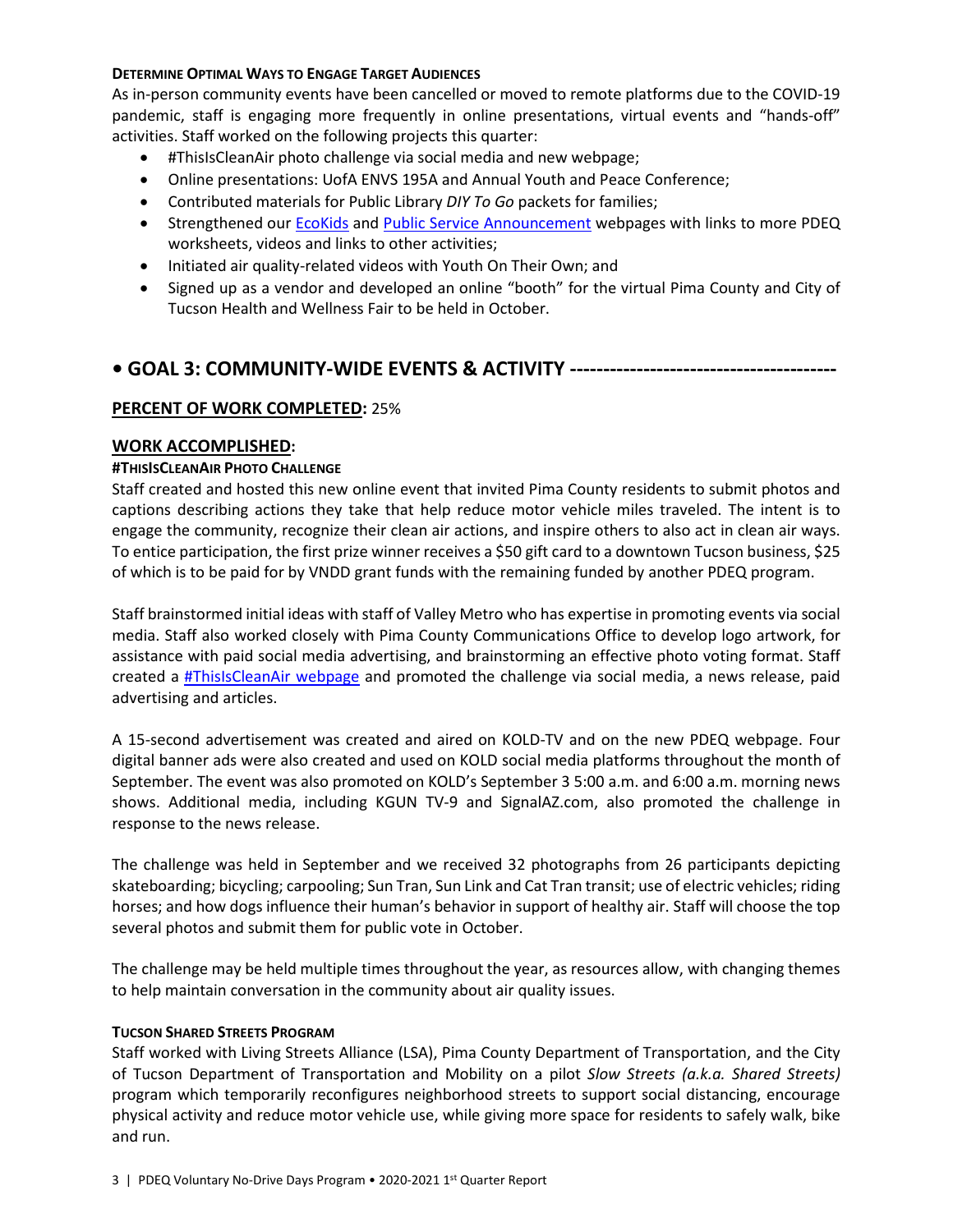Staff assisted with pre-program data collection documenting traffic, pedestrian and bicyclist usage including vehicular speed. Also, staff coordinated the purchase and delivery of safety lights, cones, barricades and signage for traffic calming near Ochoa Community School and Mission View Elementary in South Tucson.

LSA, with CAP staff support, plans to engage local families to create artistic signage and street murals to further encourage traffic calming. In addition, Mobile Bike Repairs and other events will be planned throughout the program period. The COT and LSA Slow Streets Programs are projected to continue into 2021.

#### **SUPPORTING COMMUNITY PROGRAMS TO ENHANCE NO-DRIVE DAYS GOALS**

VNDD staff works with many groups to incorporate No-Drive Days efforts throughout the community.

## • **Arizona Department of Environmental Quality**

PDEQ staff continued to promote the Arizona Department of Environmental Quality five-day air quality forecastsfor the Pima County region for ground-level ozone and coarse particulate matter. It is intended to not only ask people to avoid driving, especially with single vehicle trips on high pollution days, but also to provide warnings to people who might have health issues associated with elevated levels of air pollution and providing time for people to make plans in addition to not driving that could help keep air quality in a healthy range when it is forecasted to be unhealthy. The forecasting service was promoted via social media, in news releases and on a link on the main page of PDEQ's website.

Staff acquired permission from ADEQ to post their video about ozone, which is uploaded on PDEQ's [Understanding Ozone](https://webcms.pima.gov/cms/One.aspx?portalId=169&pageId=490324) webpage.

#### • **City of Tucson Department of Transportation & Mobility**

Staff met virtually with the City of Tucson Travel Demand Management program to brainstorm ideas for increased regional TDM coordination and share resources regarding alternate modes of transportation promotional opportunities. We discussed potential collaboration on carpool and Slow Streets programs, and the dream of installing a rent-free commute center where alternate mode users would have access to bike repair and lock-up areas, showers, and commuter information and resources.

#### • **Green Valley Community**

Staff represented Pima County DEQ at the Green Valley Council meetings to keep the committee updated on air quality issues. Presentations on air quality issues are given each meeting and questions about local concerns are addressed. This involvement has strengthened rapport with the Green Valley community and has proven helpful when reaching out to the at-risk population on sensitive issues, such as air quality and mining activity. After being curtailed in early 2020 due to the pandemic, meetings are starting up again.

#### • **Living Streets Alliance**

The Living Streets Alliance (LSA) is a  $501(c)(3)$  organization established to promote healthy communities by empowering people to transform streets into vibrant places for walking, bicycling, socializing and play.

#### *Cyclovia Tucson:*

Spring and fall 2020 events cancelled due to COVID-19.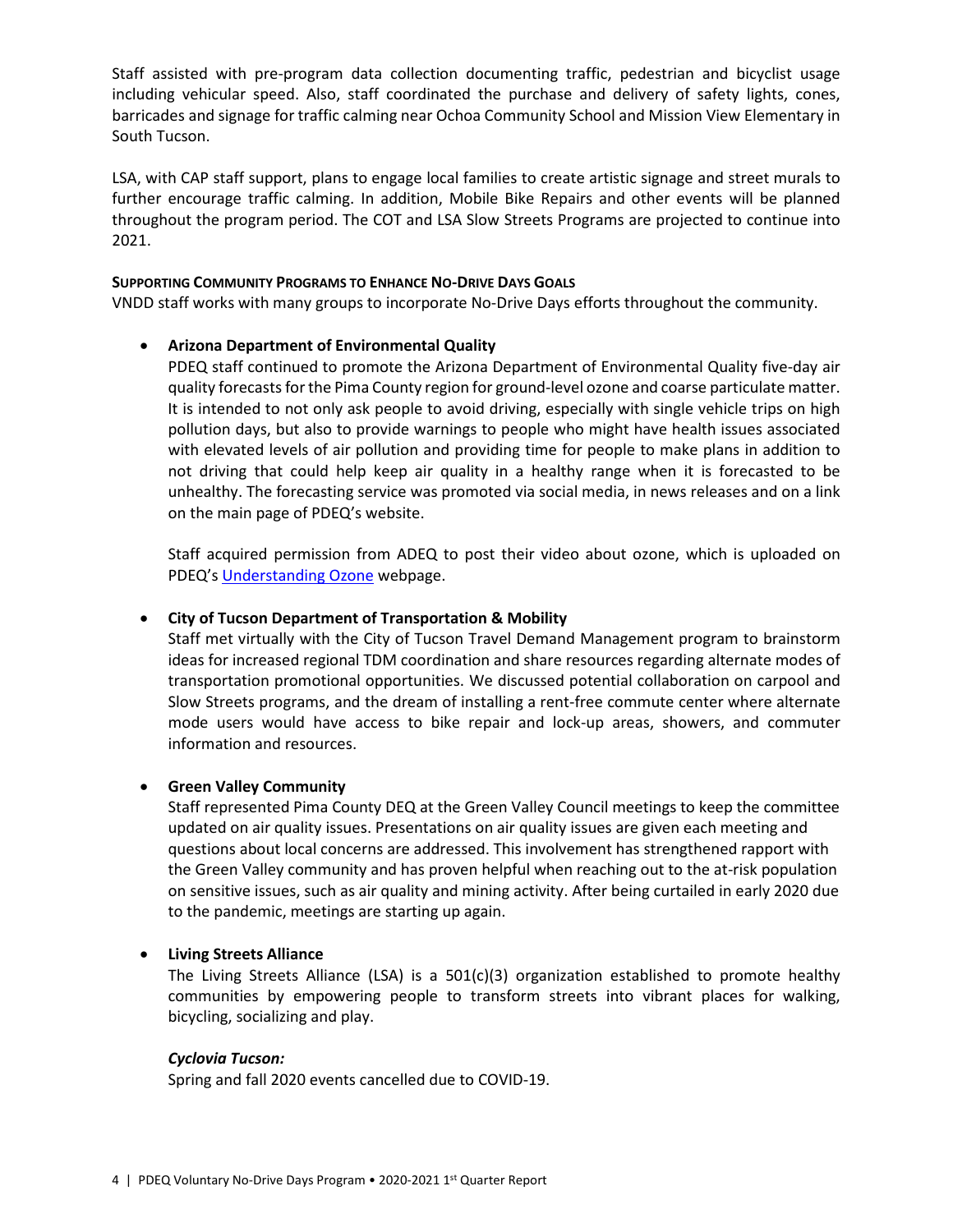#### *Bike Valet Program:*

- $\circ$  Free, conveniently placed bike racks at community events encourages participants to leave cars at home and use bicycle transportation to venues;
- o VNDD staff provided funding for the purchase of bike racks during Fiscal Year 2014-2015 that continue to be used;
- $\circ$  The bike racks were not utilized this quarter as events throughout the community were cancelled or not planned due to COVID-19.

## *Shared Streets:*

 $\circ$  Staff initiated a collaboration with LSA on a pilot "Shared Street" project in the South Tucson area to reduce vehicle traffic, improve safe accessibility for resident families and to encourage neighborhood walking and bicycling. Discussions continue with City of Tucson to partner on their Slow Street project in January of 2021. Data will be collected to reflect changes in vehicular, bicycle, and pedestrian trips before and after the projects.

# • **National Weather Service**

Staff collaborates with the National Weather Service (NWS) to provide air quality information to the public. The partnership provides timely reports that warn the public of potential or existing airborne dust and ozone issues and include a health impact statement to protect the public. When NWS issues air quality alerts the message also includes information about the availability of air quality information on the PDEQ website.

# • **Pima Association of Governments**

Pima Association of Governments (PAG) is a metropolitan planning organization and an association of local, state and tribal governments working on regional planning for transportation, watershed, air quality and economic vitality in Pima County. CAP staff provides on-going support to PAG concerning the reduction of vehicle miles driven by commuters.

## *Activity Inventory Report:*

Staff gathered data from Human Resources, Facilities Management and PDEQ's Travel Reduction Program to provide information and data for PAG in this annual report. Travel reduction services and resources for Pima County employees was documented and submitted.

## *Travel Reduction Employee Survey:*

Staff prepared to promote this annual survey for Pima County employees which will take place during the month of October. Staff submitted an eScoop article, requested the Communications Office to distribute an email blast directly to employees, secured support from Human Resources to reach Department Personnel Representatives in each department, updated the TRP intranet site with the survey link and password, prepared emails to promote the survey, and compiled a fun sheet of jokes to act as an incentive for employees to take the survey.

## *Air Quality Subcommittee:*

VNDD staff will continue to work in partnership with PAG. PDEQ staff chaired the meetings for over fourteen years; helped develop agenda with informative speakers to educate members about air quality issues and concerns; and provided presentations regarding various air quality subjects.

## *Travel Reduction Task Force:*

Jurisdictional representative and Travel Reduction Program Enforcement Agency for companies located in unincorporated areas of Pima County. Provide information to the Task Force when requested by PAG.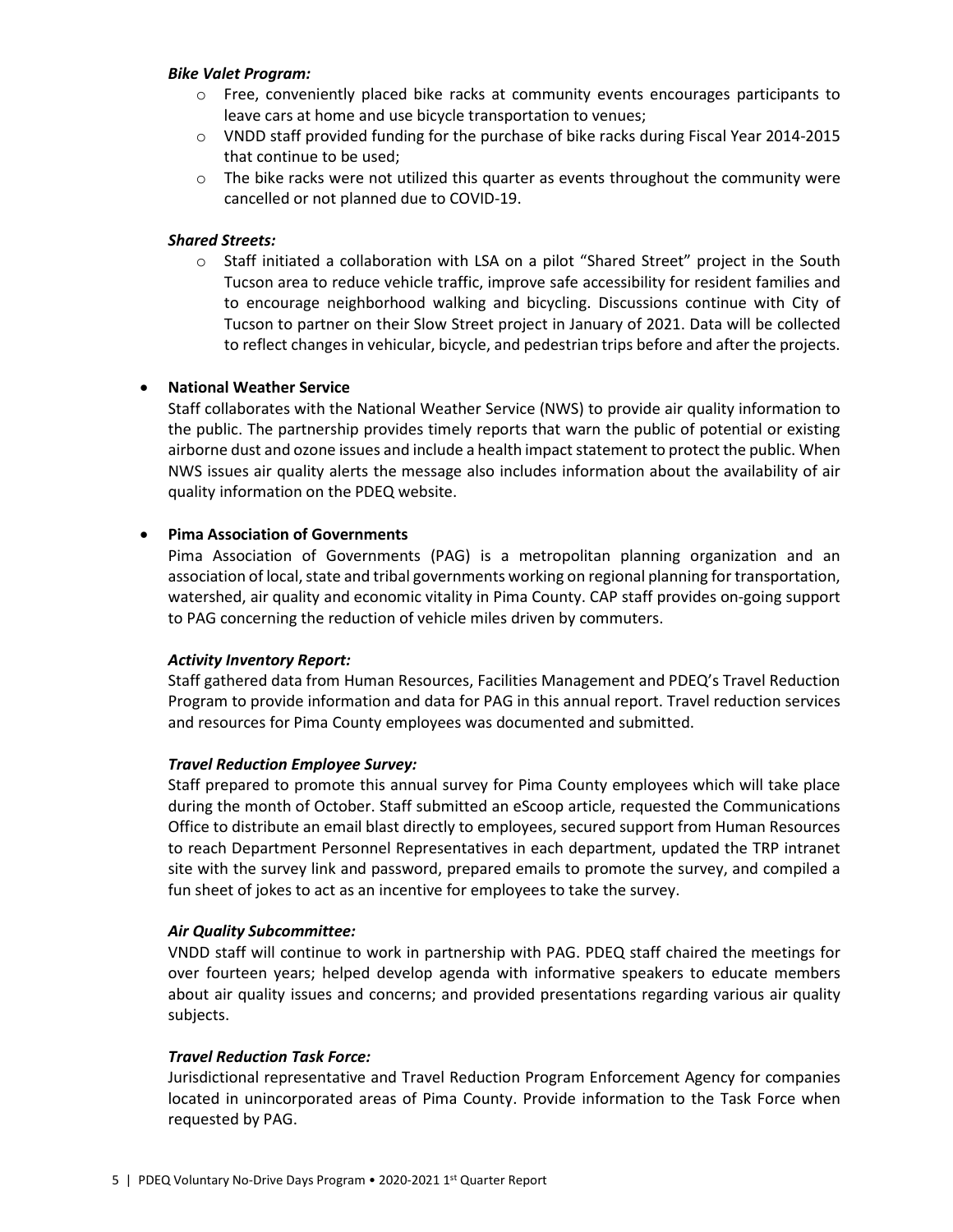## *Pima County's Travel Reduction Program (TRP):*

Promoted alternate modes of transportation to approximately 7,000 Pima County employees via newsletter articles, intranet site, *Commute Trips & Tips* Facebook group, and Reduced Emissions and Air Pollution (REAP) rewards program.

## • **Pima County Government Departments**

#### *Environmental Quality*

o With reimbursement funding from the PDEQ Director's Office, staff operates a *Guaranteed Ride Home Program* for Pima County employees. This helps to encourage and serve employees who use alternate modes of transportation for their work commutes by providing a reimbursable ride home if they are without a personal vehicle and a crisis or emergency happens. Eighty-nine Pima County employees are registered for this program, and one emergency ride costing the PDEQ Director's Office \$17.05 was taken this quarter.

#### *Health Department*

- o Bicycle and Pedestrian Program: Promoted on-line and paper maps of bike routes and The Chuck Huckelberry Loop non-motorized pathway, employee bike-share program, and related literature to the general public and Pima County employees.
- $\circ$  VNDD staff continued to work with the Health Department's Principal Investigator of the Racial and Ethnic Approaches to Community Health (REACH) program. VNDD and REACH staff have mutual interest to promote The Loop, a 131-mile car-free shared path in Tucson. CAP staff provides on-going planning input to expand accessibility and use of The Loop. When in-person events are scheduled again, staff will participate.

#### *Human Resources*

- $\circ$  Travel Reduction Program presentations at New Employee Orientations were temporarily cancelled due to COVID-19 safe distancing restrictions and a hiring freeze. HR is in the process of restructuring the orientations, which will likely resume in January 2021 and be held virtually via Microsoft Teams.
- $\circ$  Pima County employees are eligible to receive a 50% subsidy on 30-day transit passes via the HR Benefits program. Fares continue to be free through 2020 to protect drivers and passengers on Sun Tran vehicles during COVID-19 precautions. No bus passes were sold to employees this quarter, however, some employees continue to ride, and the resource is promoted in our TRP materials.
- o Staff continued conversing with Pima County Human Resources regarding the possibility of increasing employee transit ridership once it is sensible to promote transit again. The VNDD program intends to offer an initial free 30-day bus pass to those who commit to take transit for their work commutes.
- o The VNDD program will be included in the new employee on-boarding program as soon as materials are developed. Staff is working on a resource sheet that new employees will be required to review prior to their first day at work. The resource will encourage them to use alternate modes for work commutes before they start driving to work in their personal motor vehicles.

## *Natural Resources, Parks and Recreation*

o Normally, materials promoting the Chuck Huckelberry Loop multi-use, car-free path are distributed at outreach events and the *Use the Loop for Your Commute* flyer and maps are available at new employee orientations for Pima County employees throughout the year. Due to the cancellation of events and presentations in response to COVID-19 restrictions, staff relied on social media to promote The Chuck Huckelberry Loop and encouraged people to use this car-free pathway for travel purposes.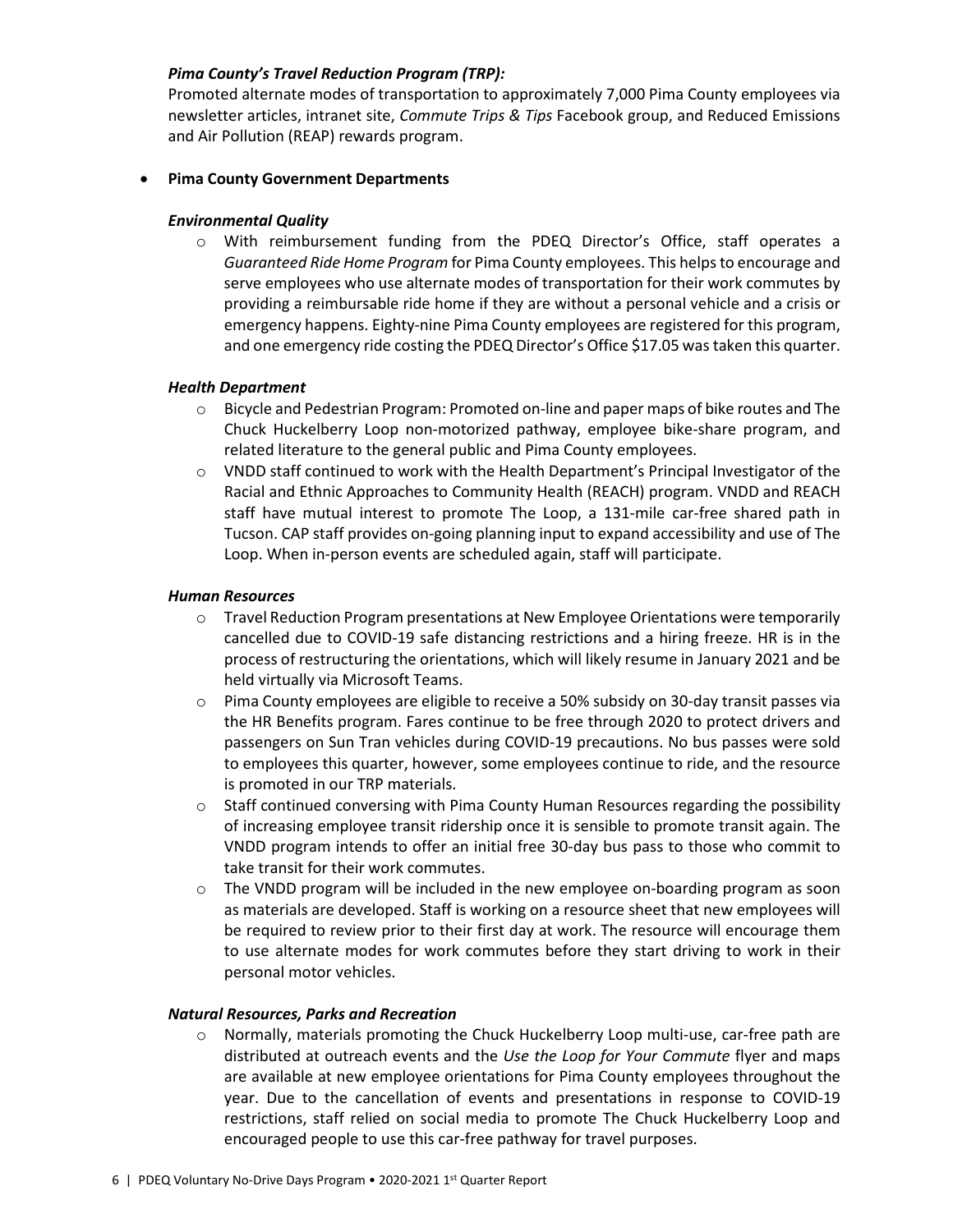## *Office of Sustainability and Conservation*

- o Staff contributes to the Alternate Fuels Chapter of the Sustainability Action Plan for County Operations. This subcommittee is dedicated to reduce miles driven, improve efficiencies, and reduce emissions from the fleet of vehicles used by Pima County employees. Key participating departments on the subcommittee include Fleet Services, Environmental Quality, Human Resources, Facilities Management, and others as topics warrant.
- $\circ$  The team is working on projects to reduce emissions by decreasing employee vehicle idling and providing services to make using alternate modes more amenable. An idle reduction program for Pima County departments and employees is implemented, with data acquired from GPS units installed in most County fleet vehicles. Promotional *Idle Less*  bookmarks continue to be distributed and GPS data reports are sent to department heads monthly for internal use.

# • **Sun Tran and Sun Link Streetcar Transit Services**

- $\circ$  Staff promoted transit services to Pima County employees and the general public by providing on-line resources, social media messaging, and updates regarding transit services to Pima County's Travel Reduction Program transit list serve.
- o Sun Tran donated \$10 value-loaded SunGO transit passes to encourage Pima County employees to use transit for work commutes. Staff provides the identification numbers of the distributed cards so that Sun Tran can track their usage through time and assess the effectiveness of the promotion. The passes are distributed at New Employee Orientations and with responses to employee inquiries. Since we were not able to provide presentations this quarter, no passes were distributed.

# • **Tucson Audubon Society**

o Desert Dwellers Education Project: PDEQ staff continued to collaborate with Tucson Audubon Society (TAS) to distribute the desert conservation poster, *Desert Dwellers Know – A Celebration of Byrd's Words.* TAS staff include the poster and activity book, *Desert Dwellers Know Desert Colors*, on their gift shop's webpage. A series of facts, questions and academic challenges in the activity book helps adhere this piece to core STEAM (science, technology, engineering, art and math) principles for easy integration with elementary school classrooms. Proceeds from the sales are used for future *Desert Dwellers Know* educational projects and for reprinting the poster and activity book.

## • **Tucson Clean & Beautiful**

- $\circ$  Staff serves on the Board of Directors of Tucson Clean & Beautiful and shares information regarding No-Drive Days goals and special events as appropriate.
- $\circ$  TCB has a very active "Trees for Tucson" program that staff helps to promote for the many air quality benefits provided by shade trees. PDEQ coordinates with them to encourage the planting of low VOC emitting trees to reduce precursor emissions for ozone.

# **REPORTS OR DATA PRODUCED:**

## **EMISSIONS REDUCTION FROM PIMA COUNTY EMPLOYEE USE OF TRANSIT:**

- Average round-trip commute miles for Pima County employees (October 2019 TRP survey): 24.6
- Transit passes sold during the fourth quarter: 0
	- $\circ$  Public transit passes were not for sale this quarter due to COVID-19 interruptions, however, Sun Tran's bus boarding tracking system estimates that 72% of regular Sun Tran bus riders continued riding Sun Tran at no charge. Accounting for a reduced fleet and low ridership on Sun Express busses, an estimated 25% of passengers on express routes continued riding. Using Sun Tran's statistics, we estimate 117 employees continued taking public transit each month this quarter.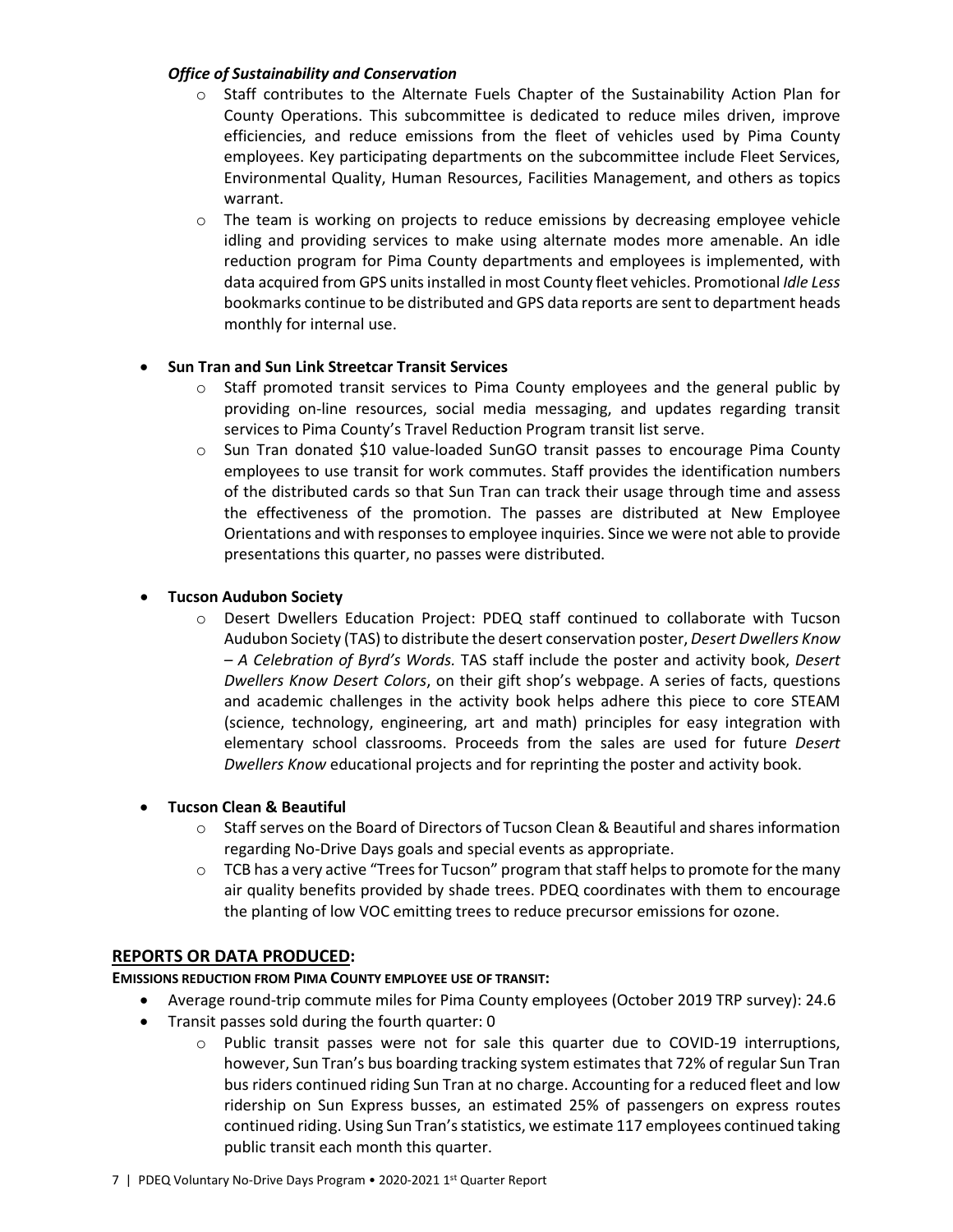- Accounting for holidays and vacation days and assuming alternate modes were used three days per week for 13 weeks this quarter:
	- o Single-occupied vehicle driving miles reduced: 112,250
	- o Pounds of air pollution and greenhouse gas emissions reduced: 95,940

#### **EMISSIONS REDUCTION FROM PIMA COUNTY EMPLOYEE GUARANTEED RIDE HOME PROGRAM:**

- Employees currently signed up for this program: 89
- New registrants this quarter: 2
- Claims for reimbursement: 1
- Vehicle miles traveled reduced this quarter by employees using alternate modes: 121,186
- Pounds of air pollution and greenhouse gas emissions reduced this quarter: 103,578

## **EMISSIONS REDUCTION FROM #THISISCLEANAIR PHOTO CHALLENGE:**

Part of the ask was that participants provide the number of vehicle miles reduced per week by using alternate modes or otherwise reducing miles traveled. About half of the entries did not include this data.

- Participant claims of miles reduced per week: 738
- Miles reduced this quarter if weekly miles reduced were throughout quarter: 9,594
- Pounds of air pollution and greenhouse gas emissions reduced this quarter: 8,200

## **CAMPAIGN STATISTICS FROM #THISISCLEANAIR PHOTO CHALLENGE ADS ON KOLD.COM:**

- Audience targeting: 83,300
- Static display ads, impressions: 100,000
- Email blast to KOLD subscribers: 28,000
- Facebook news feed ad impressions: 100,000
- Facebook post about the contest, followers: 285,000
- Pre-roll on KOLD.com, impressions: 40,000

# **• GOAL 4: PRESENTATIONS & IN-DEPTH INTERVIEWS--------------------------------------**

## **PERCENT OF WORK COMPLETED:** 26%

## **WORK ACCOMPLISHED:**

Staff creates, customizes, updates and delivers presentations to a wide range of audiences to educate and create greater awareness about air quality issues and no-drive actions that can be taken to reduce emissions and keep the air healthy to breathe.

Two presentations were recorded during this quarter and seven in-depth interviews were provided to the media. Additional virtual presentations are scheduled for the second quarter.

## **REPORTS OR DATA PRODUCED:**

| <b>Presentations</b>                                                  |                                                           |                 |               |  |
|-----------------------------------------------------------------------|-----------------------------------------------------------|-----------------|---------------|--|
| Date                                                                  | Location                                                  | # Presentations | # Attendees   |  |
| 17-Sep-20                                                             | Annual Youth & Peace Conference - Recording, YouTube post |                 | 12 views      |  |
| UofA ENVS 195 A class - recording for use at future date<br>22-Sep-20 |                                                           |                 | Not available |  |
| <b>TOTAL</b>                                                          |                                                           | 2               | 12            |  |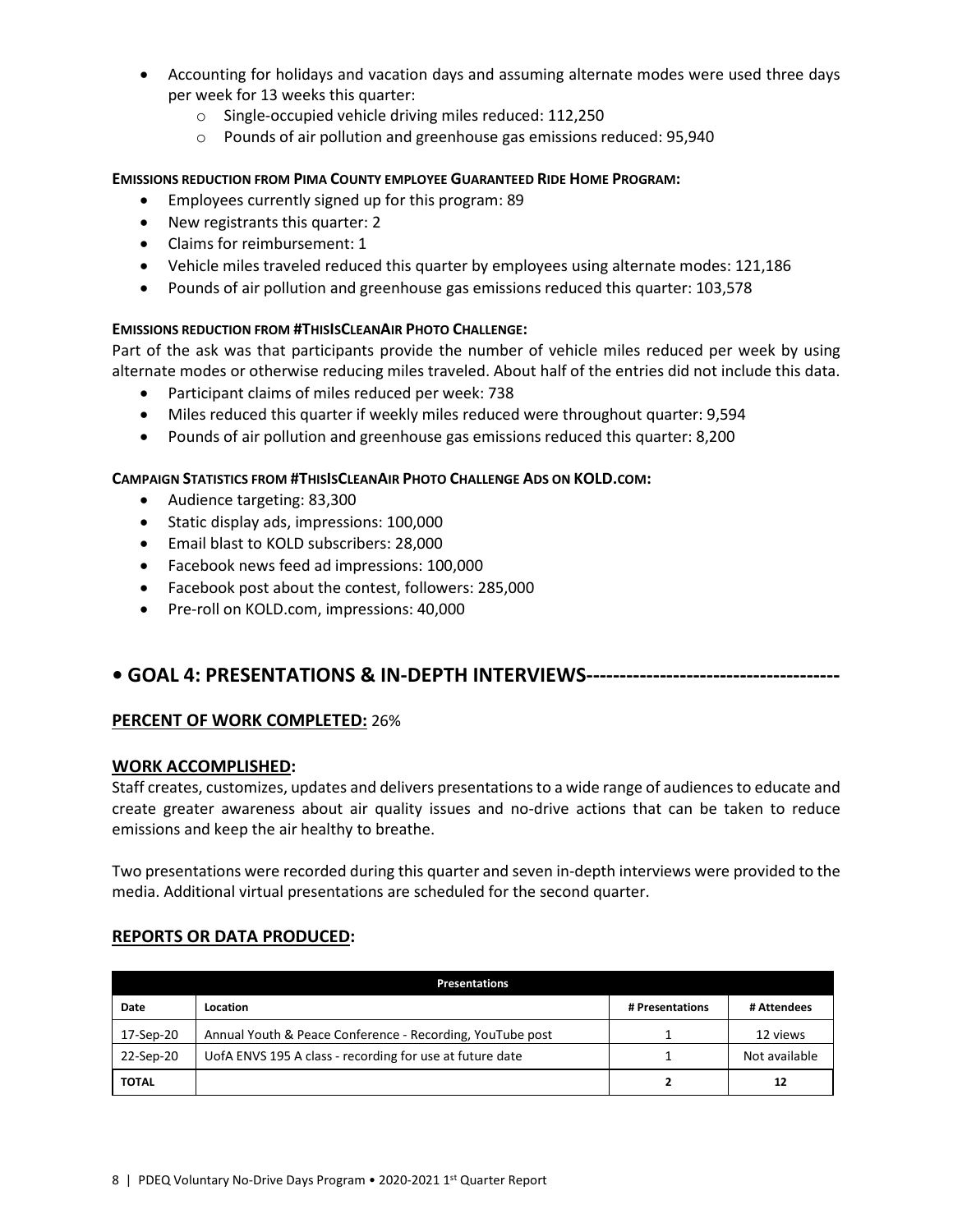| <b>In-Depth Interviews</b> |                                                                 |              |  |  |
|----------------------------|-----------------------------------------------------------------|--------------|--|--|
| Date                       | Location                                                        | # Interviews |  |  |
| 29-Jul-20                  | Eastern AZ Courier - mines and air quality                      |              |  |  |
| 18-Aug-20                  | KOLD-TV - wildfire smoke                                        |              |  |  |
| 20-Aug-20                  | Green Valley News - mining compliance and air quality           |              |  |  |
| 24-Aug-20                  | AZ Daily Star / Tucson.com - wildfire smoke emissions and ozone |              |  |  |
| 26-Aug-20                  | AZ Daily Star - air quality and health                          |              |  |  |
| 8-Sep-20                   | KOLD-TV - hazy skies                                            |              |  |  |
| 22-Sep-20                  | TV Azteca - #ThisIsCleanAir photo challenge, Spanish            |              |  |  |
| <b>TOTAL</b>               |                                                                 |              |  |  |

\* Listener data not available.

# **• GOAL 5: DEVELOPMENT OF INFORMATIONAL MATERIALS ----------------------------**

#### **PERCENT OF WORK COMPLETED:** 85%

#### **WORK ACCOMPLISHED:**

Staff developed news releases, promotional materials, advertisements, and articles to educate the public and encourage No-Drive Days and emission reductions.

#### **NEWS RELEASES & MEDIA EXPOSURE:**

Staff developed and distributed eleven news releases this quarter, including four Air Quality Health Watches and three High Pollution Advisories. A list of news releases distributed is provided below.

## • **Air Index Now Information**

The media can obtain real-time Air Quality Index (AQI) information from PDEQ's website, [www.pima.gov/deq.](http://www.pima.gov/deq) This information is published daily in local newspapers and on media websites. In addition, KVOA-TV, KOLD-TV, and KGUN-TV news programs normally incorporate the AQI into their weather report when advisories occur. The media can also access AQI data and fiveday air quality forecasts from ADEQ**.**

## • **News Stories**

At least 29 news stories or announcements related to No-Drive Days messaging reached thousands of community members via a variety of news stations, websites, newspapers, magazines and newsletters. In addition, #ThisIsCleanAir photo challenge was also promoted via KOLD display ads, email blast to subscribers, Facebook news feed and Facebook posts.

#### **#THISISCLEANAIR PROMOTIONAL MATERIALS**

A new [webpage](https://webcms.pima.gov/cms/One.aspx?portalId=169&pageId=581570) and branding image was created to facilitate the #ThisIsCleanAir photo challenge this quarter. A 15-second advertisement was also created and aired on KOLD-TV and on the new webpage. Four digital banner ads were also created and used on KOLD social media platforms.

#### **DESERT DWELLERS KNOW DRIVE LESS STICKERS**

Artwork for two stickers promoting rideshare and walking was finalized. Sample stickers were printed and provided for review. These are the first of four anticipated drive-less stickers that will focus on different alternate modes of transportation. Printing for mass distribution is on hold until all the artwork is received and finalized for a full spectrum of alternate mode stickers that can be placed on water bottles, notebooks, and other items.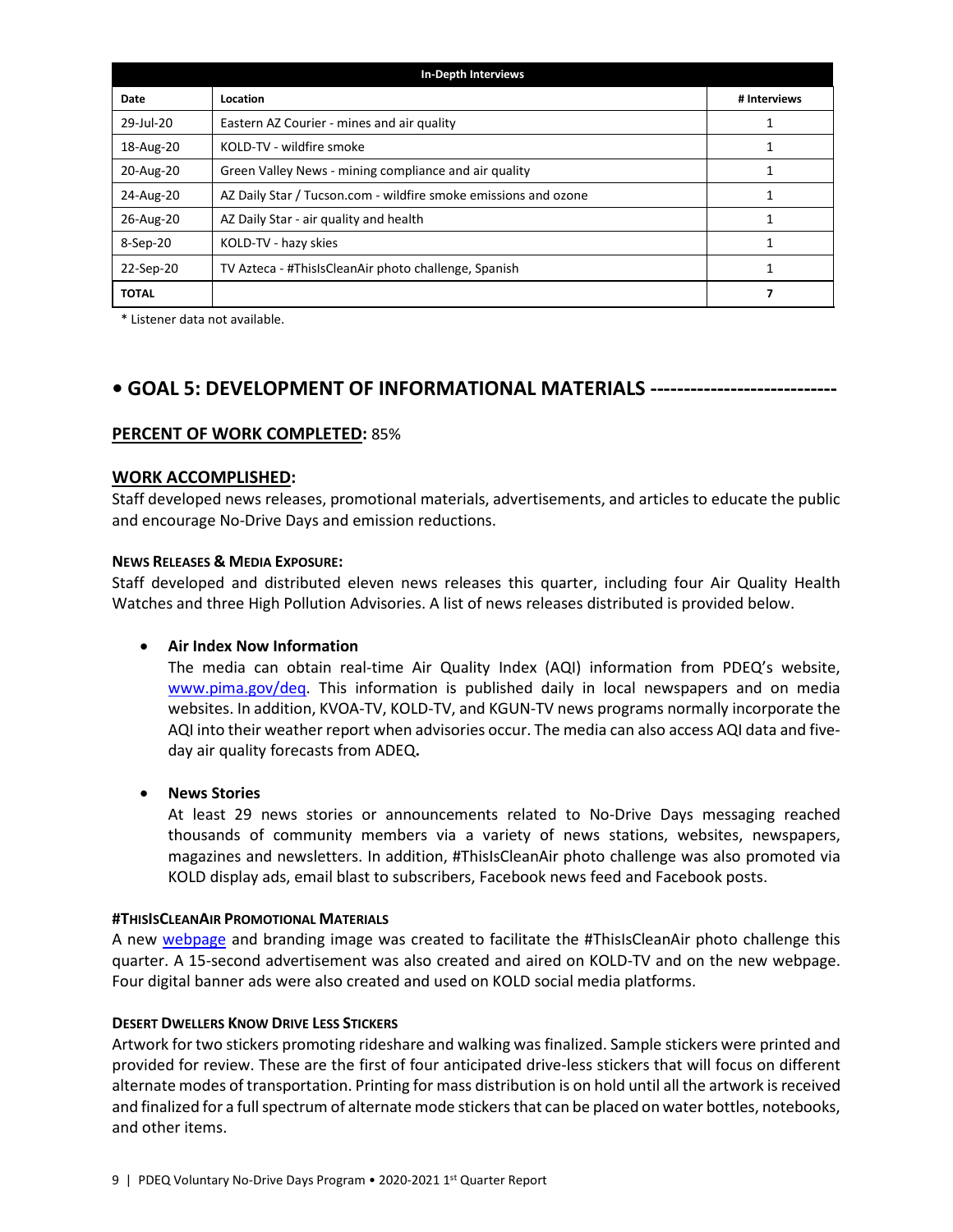#### **AIR VIDEOS**

VNDD staff met virtually with staff of Youth On Their Own to utilize young adults in their Ambassador program to create a variety of short videos regarding local air quality issues. The Ambassadors will be paid a modest stipend, and PDEQ will own the informational videos to share online, via social media and in future presentations.

A proposal description was drafted and fillable proposal and storyboard forms were created. Staff is working with the Pima County Attorney's Office to draft up a contract between the two agencies.

#### **ARTICLES WRITTEN**

#### • **PDEQ Internet**

Ten articles based on VNDD news releases were posted on the PDEQ website this quarter. The articles shared information about the ozone season, health watches and high pollution advisories, #ThisIsCleanAir photo challenge, re-designating Ajo as in attainment status, clean air tips for the Labor Day holiday and smoke for California wildfires tainting Tucson's view.

#### • **eScoop Newsletter**

Articles were published in four issues of the eScoop, which is an internal newsletter for thousands of Pima County employees. Topics include reducing emissions while driving, alternate mode commute tips amidst COVID, #ThisIsCleanAir, and alternate mode commuter benefits for employees.

| <b>REPORTS OR DATA PRODUCED:</b> |  |  |
|----------------------------------|--|--|
|                                  |  |  |

| News Releases to the General Media and Subscriber Groups |                                                                                                            |  |  |  |
|----------------------------------------------------------|------------------------------------------------------------------------------------------------------------|--|--|--|
| Date                                                     | Title                                                                                                      |  |  |  |
| 4-Aug-20                                                 | Pima County 2020 Ozone Season Update                                                                       |  |  |  |
| 21-Aug-20                                                | Air Quality Health Watch Issued for Pima County (ozone)                                                    |  |  |  |
| 24-Aug-20                                                | Air Quality Health Watch Issued in Pima County (ozone and particulates)                                    |  |  |  |
| 25-Aug-20                                                | PDEQ issues High Pollution Advisory (ozone and particulates)                                               |  |  |  |
| 25-Aug-20                                                | ADEQ/PDEQ High Pollution Advisory (ozone)                                                                  |  |  |  |
| 26-Aug-20                                                | High Pollution Advisory has been issued in Pima County (ozone and particulates)                            |  |  |  |
| 27-Aug-20                                                | Air Quality Health Watch has been issued in Pima County (ozone and particulates)                           |  |  |  |
| 28-Aug-20                                                | Air Quality Health Watch has been issued in Pima County (ozone and particulates)                           |  |  |  |
| $1-Sep-20$                                               | PDEQ Launches #ThisIsCleanAir Photo Contest                                                                |  |  |  |
| 4-Sep-20                                                 | Ajo Planning Area officially re-designated as meeting EPA air quality standards                            |  |  |  |
| 4-Sep-20                                                 | ADEQ announced US EPA approved re-designation of Ajo planning area in meeting particulate matter standards |  |  |  |
| 4-Sep-20                                                 | Try these clean air and money saving tips for Labor Day weekend                                            |  |  |  |
| 8-Sep-20                                                 | Smoke from California wildfires taint the view                                                             |  |  |  |

| Media Exposure via TV, Radio, Print, Outdoor Advertising and Publicity |                                          |                                                                               |  |
|------------------------------------------------------------------------|------------------------------------------|-------------------------------------------------------------------------------|--|
| Date                                                                   | Media                                    | <b>Subject</b>                                                                |  |
| $1$ -Jul-20                                                            | eScoop                                   | Reduce unhealthy emissions while driving                                      |  |
| 7-Aug-20                                                               | eScoop                                   | Workplace safety begins with the commute                                      |  |
| $9-Aug-20$                                                             | SignalAZ.com                             | Pima County 2020 ozone season update                                          |  |
| 17-Aug-20                                                              | pima.gov/covid-19-employee-<br>resources | Workplace safety begins with the commute                                      |  |
| 18-Aug-20                                                              | KOLD-TV News 13                          | Air quality declines as fires burn in Arizona, surrounding states             |  |
| 21-Aug-20                                                              | KGUN 9                                   | Ozone pollution triggers air quality health watch in Pima County              |  |
| 21-Aug-20                                                              | KOLD                                     | Air Quality Health Watch issued in Pima County                                |  |
| 21-Aug-20                                                              | eminetra.com                             | Ozone pollution triggers air quality health watch in Pima County - Tucson, AZ |  |
| 24-Aug-20                                                              | KGUN 9                                   | Air Quality Health Watch issued for Pima County Aug. 24                       |  |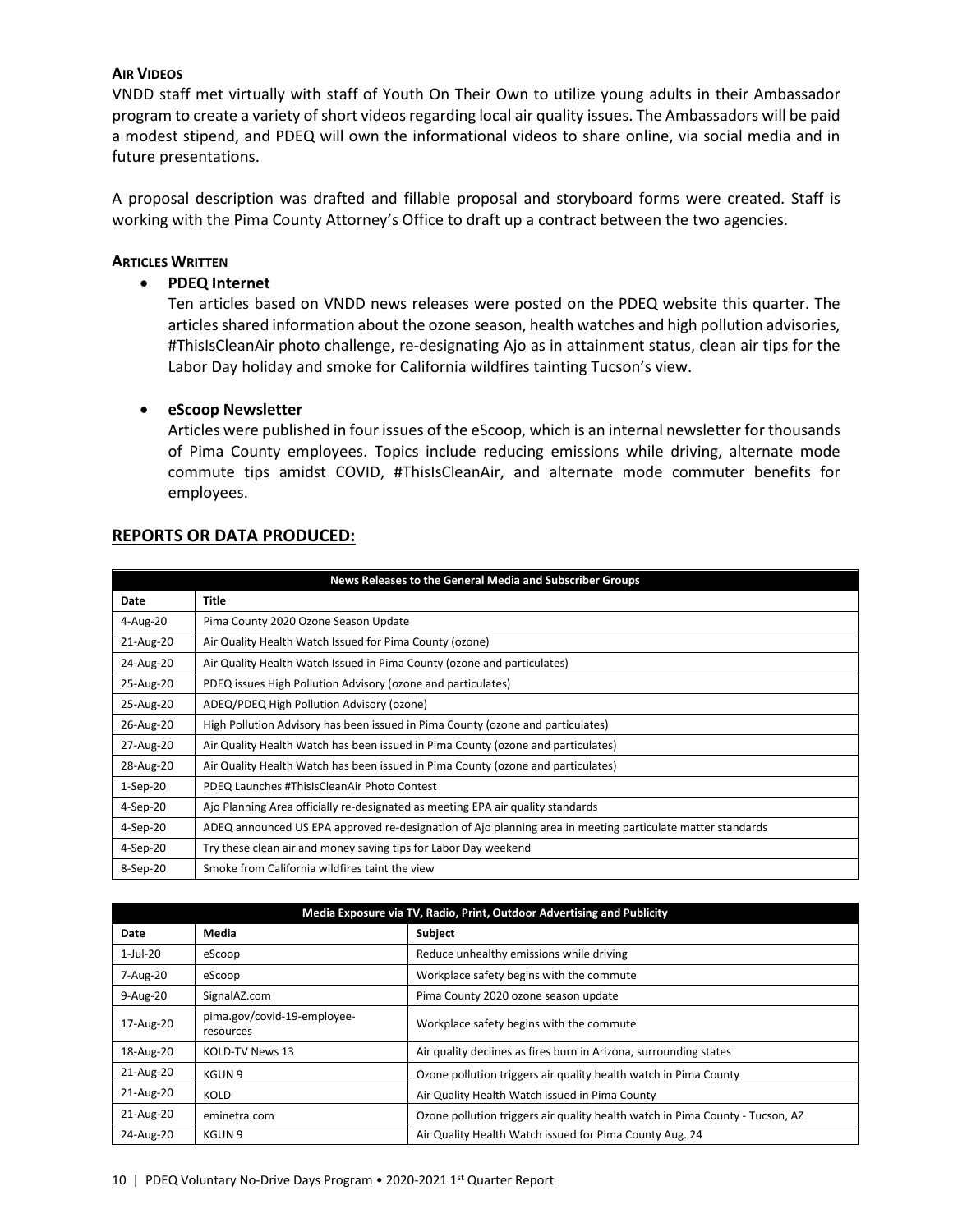| 25-Aug-20      | KGUN 9               | Why southern Arizona skies are so smoky                                     |
|----------------|----------------------|-----------------------------------------------------------------------------|
| 25-Aug-20      | KOLD <sub>13</sub>   | Pima County DEQ issues high pollution advisory for Tucson                   |
| 25-Aug-20      | KVOA 4               | Wildfire smoke prompts High Pollution Advisory on Wednesday in Pima County  |
| 25-Aug-20      | tucson.com           | Wildfire smoke, high heat bring bad air to Tucson                           |
| 26-Aug-20      | <b>NWS Alert</b>     | Air Quality Alert                                                           |
| 26-Aug-20      | newsbreak.com        | Air Quality Alert issued for Pima by NWS                                    |
| 26-Aug-20      | tucsonlocalmedia.com | Westridge Fire burns in Tortolitas                                          |
| 26-Aug-20      | gynews.com           | GV lucks out on air pollution as county issues seventh advisory since May 5 |
| 30-Aug-20      | tucson.com           | Wildfire smoke brings Tucson's worst air pollution in nine years            |
| $1-Sep-20$     | KGUN 9               | Pima County launches #ThisIsCleanAir photo challenge                        |
| $1-Sep-20$     | <b>KOLD</b>          | Pima County launches #ThisIsCleanAir photo challenge                        |
| $2-Sep-20$     | pima.gov             | PDEQ launches #ThisIsCleanAir photo contest                                 |
| 3-Sep-20       | <b>KOLD TV</b>       | #ThisIsCleanAir photo challenge on 5:00am and 6:00am news programs          |
| 4-Sep-20       | signalaz.com         | PDEQ launches #ThisIsCleanAir photo contest                                 |
| 4-Sep-20       | eScoop               | Clean Air campaign kicks off                                                |
| 4-Sep-20       | eScoop               | County shares commuter benefits for employees                               |
| $4-Sep-20$     | KOLD <sub>13</sub>   | Here are 7 tips to keep the air, environment clean over Labor Day Weekend   |
| 9-Sep-20       | KOLD-TV 13           | Smoky skies to continue for the next few days                               |
| $9-$ Sep $-20$ | kgun9.com            | California wildfire smoke clouding Pima County skies                        |
| 17-Sep-20      | shsthepapercut.com   | Lately, skies have been hazy                                                |

# **• GOAL 6: DISTRIBUTION OF INFORMATIONAL MATERIALS -----------------------------**

Staff distributes information to the general public and specific audiences via website posting, e-mails to list serves, articles for newsletters, social media, and the distribution of literature through libraries, community centers and community outreach events.

## **PERCENT OF WORK COMPLETED:** 99%

## **WORK ACCOMPLISHED:**

## **PDEQ WEBSITE ARTICLES**

Staff continued to promote, update and maintain the PDEQ website, posting ten new pages developed from news releases about air quality issues. A list of the articles is provided below.

## **AIR QUALITY LIST SERVE / INDIVIDUALS REACHED VIA GOVDELIVERY**

The Air Quality list serve is housed with Pima County's GovDelivery system that reaches thousands who have signed up to receive information regarding General County News, Health and Behavioral Health and Environmental Quality. We also reach the General Media and administrators for Pima County including the Board of Supervisors using this system.

This quarter, news releases were distributed to the list serve on eleven occasions regarding the ozone season, air quality health watches and high pollution advisories, #ThisIsCleanAir photo challenge, redesignation of Ajo as meeting air quality standards, clean air tips for the Labor Day weekend and smoke from California tainting Tucson's view.

The public can sign up to receive PDEQ news releases via our website, Pima County's GovDelivery sign-up system, and by listing their names on sign-up sheets that staff provides at select outreach events.

#### **ECO KIDS CORNER WEBSITE**

Debuted in January 2012, this kid-friendly website includes educational information regarding air quality, water, soil, climate change and reducing, reusing, and recycling. Kids can interact with a guessing game,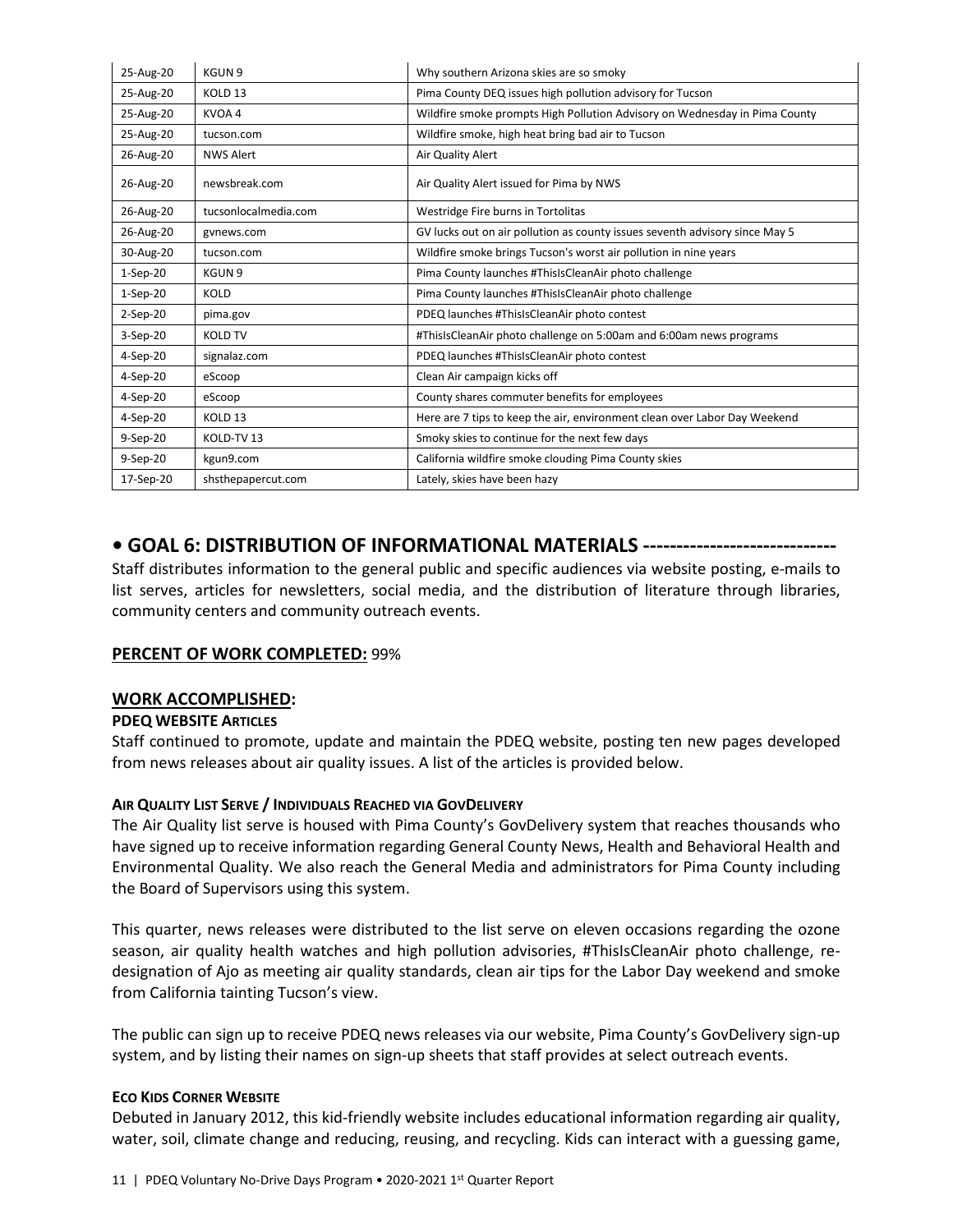create 13 different types of nature poems, and find additional resources for local eco-related activities, as well as discover a plentitude of resources for more information and engaging websites.

#### **INFORMATION FOR PIMA COUNTY EMPLOYEES**

As administrator of the Pima County Employee Travel Reduction Program (TRP) for approximately 7,000 employees, PDEQ staffshares resources and information and encourages all employees to adopt No-Drive Days practices in their work commutes by using transit, carpooling, vanpooling, biking, walking, skipping trips, and combining errands. During this quarter, staff:

- Replied to inquiries regarding the use of alternate modes of transportation;
- Registered one employee in the Guaranteed Ride Home Program for Pima County employees and processed one reimbursement for an emergency trip;
- Distributed alternate mode news and information via an employee newsletter articles;
- Promoted the Pima Association of Governments (PAG) Sun Rideshare resources via website;
- Contacted members of Travel Reduction Program alternate modes list serves, sharing timely news with those Pima County employees interested in transit (51 members), bicycle (82 members), walk (two members), or carpool and vanpool (10 members). Staff distributed messages on seven occasions regarding proposed transit cuts and service changes, transit stop detours, #ThisIsCleanAir photo challenge, bike there on Car Free Day and transit fares being waived through 2020 due to COVID.
- Maintained and updated the TRP intranet webpages providing resources and information about alternative modes of transportation, the benefits they provide, and tips to be COVID safe while using alternate modes; and
- Maintained a Facebook group, *Commuter Trips and Tips*for Pima County employees, posting eight messages to the group.

#### **SUN TRAN BUS ADVERTISEMENT**

A bus advertisement developed and funded last spring remained on buses at least through July. The message *Treat the Air Like Your Life Depends On it – Because it Does!* was displayed in white text on a blue sky and poufy cloud background with our *Drive Less Smile More, Healthy Air Is In Our Hands* slogan and contact information.

## **REPORTS OR DATA PRODUCED:**

## **PDEQ & TRP WEBSITES**

Staff tracks website pageviews using Google Analytics. During the first quarter of FY 2020-2021:

- Pageviews on PDEQ website: 41,798
- Pageviews on TRP webpages: 518

| Air Related Articles Posted on pima.gov/deg |                                                                                 |  |  |
|---------------------------------------------|---------------------------------------------------------------------------------|--|--|
| Date                                        | Title                                                                           |  |  |
| 4-Aug-20                                    | Pima County 2020 ozone season update                                            |  |  |
| 21-Aug-20                                   | Air Quality Health Watch issued for Pima County                                 |  |  |
| 25-Aug-20                                   | High Pollution Advisory issued for Pima County                                  |  |  |
| 26-Aug-20                                   | High Pollution Advisory issued for Pima County                                  |  |  |
| 27-Aug-20                                   | Air Quality Health Watch issued for Pima County                                 |  |  |
| 28-Aug-20                                   | Another Air Quality Health Watch issued for Pima County                         |  |  |
| $1-Sep-20$                                  | PDEQ launches #ThisIsCleanAir photo contest                                     |  |  |
| $4-Sep-20$                                  | Ajo planning area officially re-designated as meeting EPA air quality standards |  |  |
| $4-Sep-20$                                  | Try these clean air and money saving tips for Labor Day weekend                 |  |  |
| 8-Sep-20                                    | Smoke from California wildfires taints the view                                 |  |  |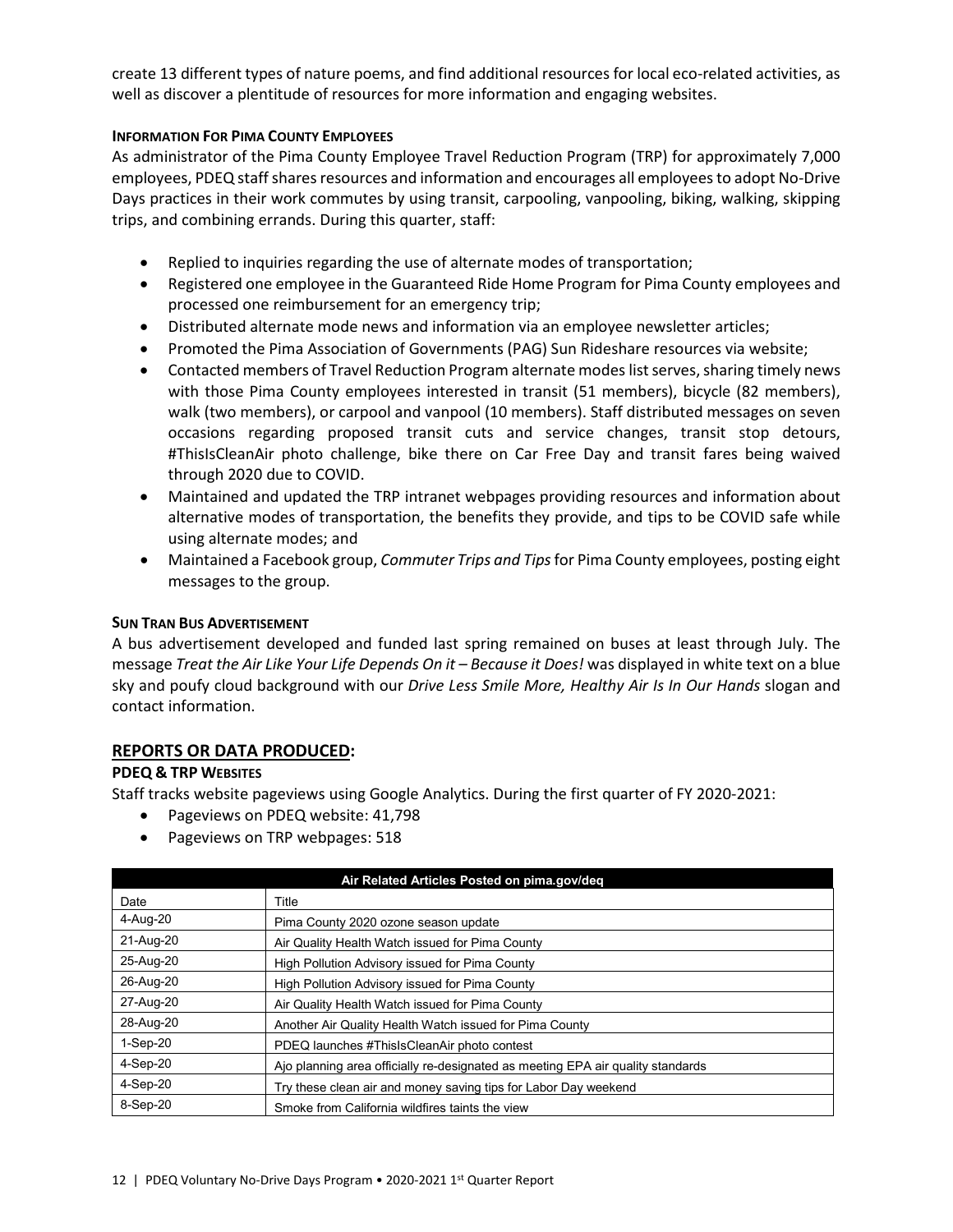

# **• GOAL 7: USE OF SOCIAL MEDIA PLATFORMS ------------------------------------**

VNDD/Clean Air Program staff posts videos, photos, or text messages on Twitter, Facebook and YouTube to reach inter-generational audiences regarding No-Drive Days messaging.

# **PERCENT OF WORK COMPLETED:** 126%

## **WORK ACCOMPLISHED:**

## **TWITTER**

PDEQ's first tweet on Twitter.com was on July 21, 2015. This quarter, staff tweeted 54 posts about air. Message subjects included:

- Ground-level ozone
- Wildfire smoke and hazy skies
- Avoid idling
- Keep tires properly inflated
- Drive less, smile more
- Air quality forecasts by ADEQ
- Air quality status
- Get there without a car
- Use the Loop
- Rain to help clear the air
- Use charcoal chimney, not lighter fluid
- Air Quality Health Watch
- High Pollution Advisory
- Enjoy breathing healthy air
- PDEQ visibility camera
- Transit
- Air Quality Index
- Walk and bike more
- Winds kicking up particulates
- Frequency of breathing
- Planting trees helps air quality
- Protect the air we breathe
- #ThisIsCleanAir photo challenge
- Keeping dust down to better air
- #WorldCarFreeDay
- PDEQ air monitoring sites
- Clean air tips for holiday weekend
- Hot temps and poor air quality

## **FACEBOOK**

# • **PDEQ Facebook**

Staff entered 49 posts related to air quality on PDEQ's Facebook account this quarter. Topics were much the same as those Tweeted about in Twitter listed above.

# • **Travel Reduction Program Group**

In May 2017, staff established a Facebook group for Pima County employees, *Commute Trips and Tips,* as a way to reach employees regarding driving less and using alternate modes of transportation for work commutes. There are currently 39 members in this group. This quarter, staff posted eight messages regarding:

- o Potential transit cuts
- o #This IsCleanAir photo challenge
- o Transit service and route changes
- o Transit fares waived through 2020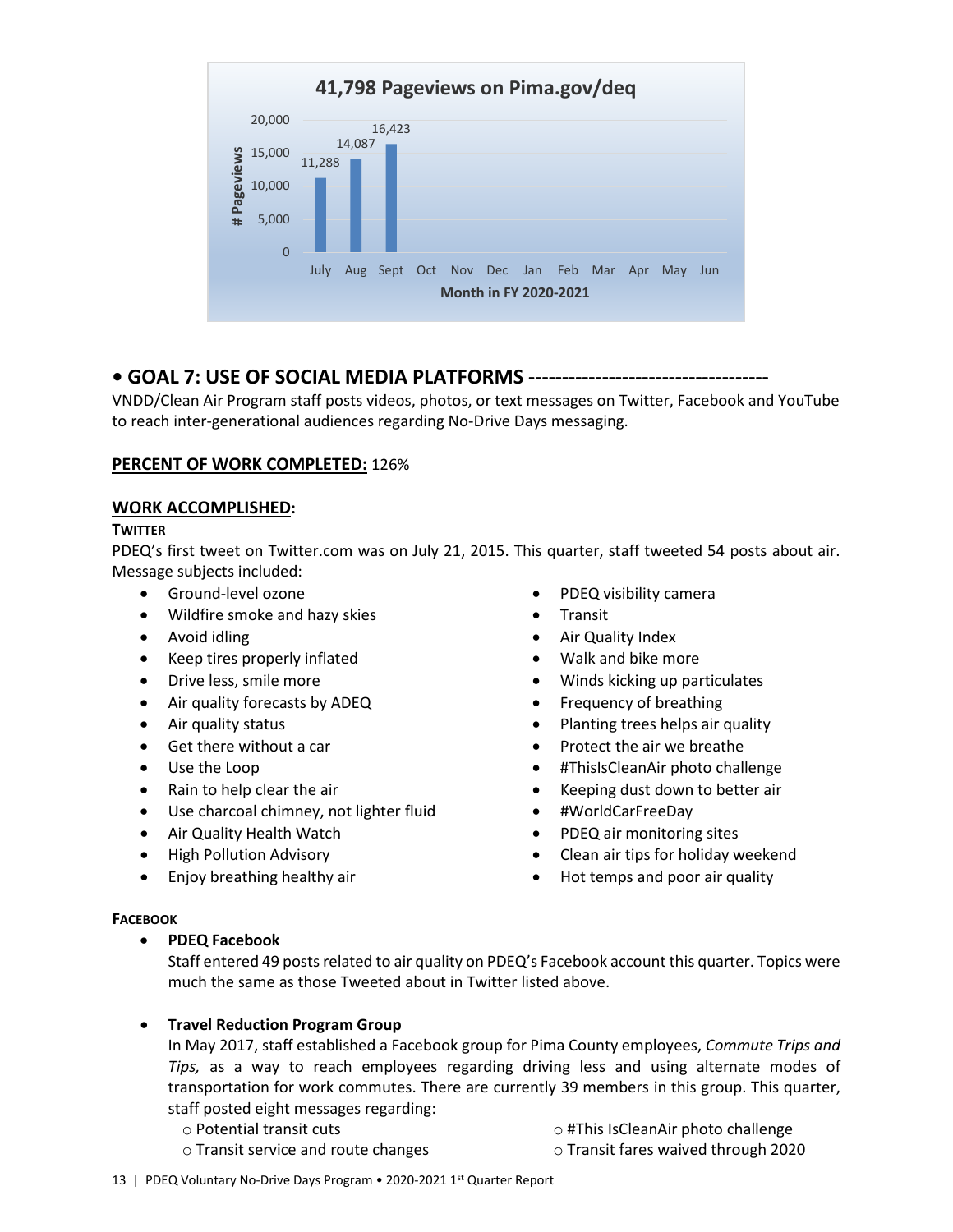## **PIMA COUNTY COMMUNICATIONS OFFICE SOCIAL MEDIA SUPPORT**

The Pima County communications group worked with VNDD staff to expand our reach via social media outlets, particularly with promotion and paid advertising of the #ThisIsCleanAir photo challenge. Platforms include Twitter, Facebook, and YouTube.

#### **YOUTUBE**

In previous years and with the assistance of Pima County Communications Office, PDEQ produced and posted six public service announcements related to air pollution and actions people can take for healthier air. This quarter, one additional 90-second video produced in-house was added promoting PDEQ's air quality resources. These videos are all currently active on YouTube.

## **REPORTS OR DATA PRODUCED:**

## **AIR QUALITY RELATED MESSAGING ON SOCIAL MEDIA**

| Air Quality Related Messaging on Social Media First Quarter FY 2020-2021 |               |                    |                  |  |  |
|--------------------------------------------------------------------------|---------------|--------------------|------------------|--|--|
|                                                                          | <b>Tweets</b> | <b>Impressions</b> | <b>Followers</b> |  |  |
| Tweets by VNDD                                                           | 54            | 71,597             | 1,136            |  |  |
| Twitter by County Communications*                                        | 67            | 69,746             | 3,331            |  |  |
| <b>TOTAL</b>                                                             | 121           | 141,343            | 4,467            |  |  |
|                                                                          |               |                    |                  |  |  |
|                                                                          | <b>Posts</b>  | <b>Impressions</b> | Likes/Clicks     |  |  |
| Facebook posts by VNDD                                                   | 49            | 35,930             | 298              |  |  |
| Facebook posts by County Communications*                                 | 56            | 13,239             | 685              |  |  |
| Facebook paid ads for #ThisIsCleanAir                                    | 30            | 29,502             | 287              |  |  |
| <b>TOTAL</b>                                                             | 135           | 78,671             | 1,270            |  |  |
|                                                                          |               |                    |                  |  |  |
| <b>GRAND TOTAL</b>                                                       | 256           | 220,014            | 5,737            |  |  |

\* Provided messaging from Pima County Communications Office for VNDD.

## **YOUTUBE VIDEO VIEWS**

Views to-date are listed below and are cumulative from original upload date.

- *Idle Less*
	- o 15-second version (uploaded May 2018): 41 views
	- o 40-second version (uploaded April 2018): 270 views
- *Help keep particles out of the air this New Year's* 
	- o English version (uploaded September 2017): 57 views
	- o Spanish version (uploaded September 2017): 54 views
- *Love the Ai*r (uploaded April 2015): 671 views
	- o *Love the Air* also plays in a video loop on at least one monitor located in a downtown county-owned building for people to view while they are waiting in the lobby.
- *Idle Less at Schools*
	- o Draft version (uploaded in April): 200+ views
	- o Final version (updated May 2019): 85 views
- *Healthy Air Is In Our Hands* (uploaded September 2020): 11 views
	- o 90-second presentation for teachers, students and families to learn about PDEQ resources regarding air quality and ideas about what we can do to protect ourselves and reduce air pollution.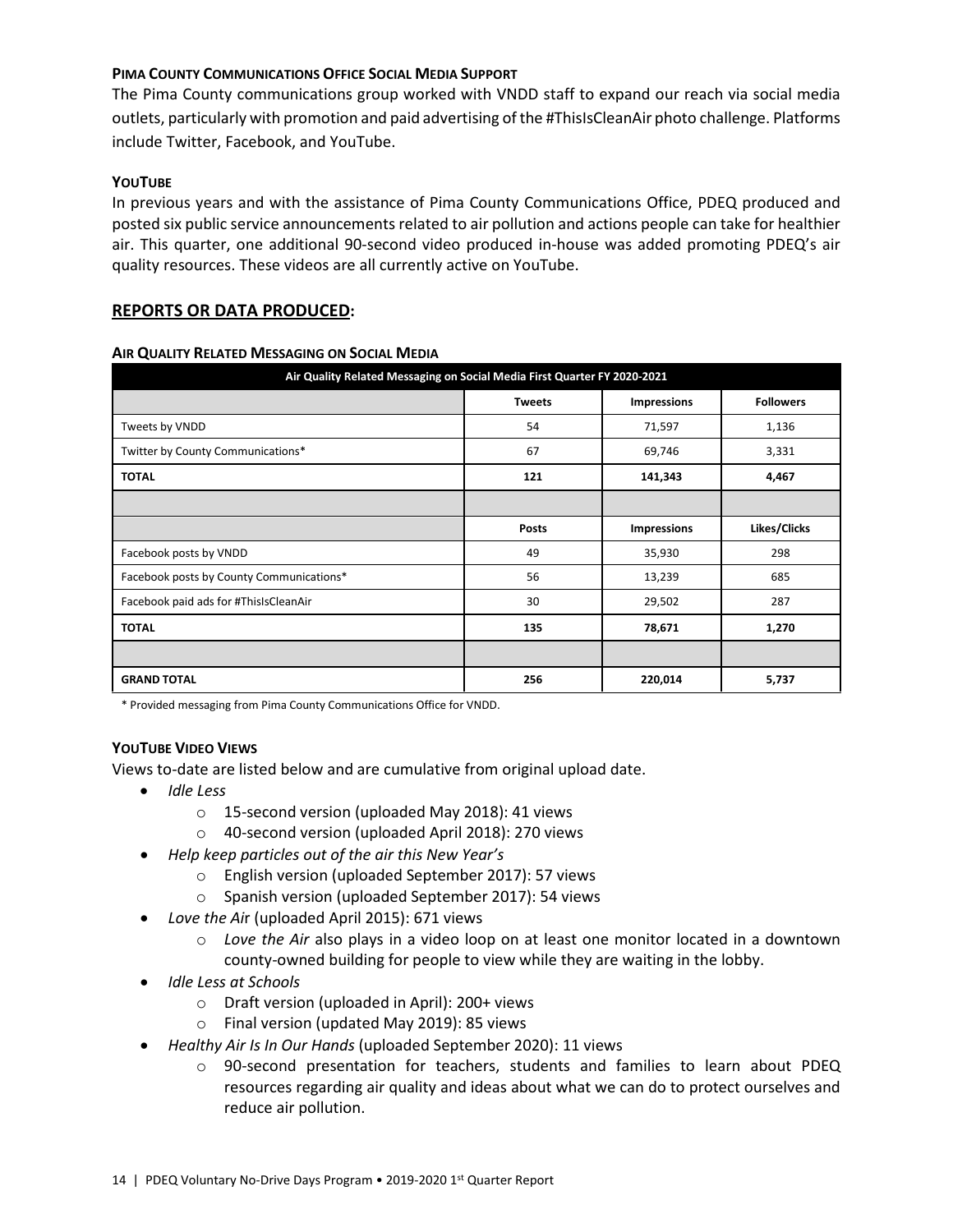# **• GOAL 8: HEALTHY AIR IS IN OUR HANDS DRIVE-LESS PLEDGE ------------------------**

This on-going program encourages the public to take the *Drive-Less Pledge* and commit to reducing miles traveled by motor vehicles.

# **PERCENT OF WORK COMPLETED:** 25%

# **WORK ACCOMPLISHED:**

Drive-Less Pledge cards are distributed at outreach events and an online form is available on PDEQ's website inviting Pima County residents to commit to specific drive-less actions. Data is collected and analyzed to track the number of participants, pledged miles not driven, and associated emission reductions.

The pledge was promoted this quarter on the PDEQ website and through social medial posts. One lucky participant wins a \$100 Visa gift card via a random drawing each quarter. The gift card will no longer be funded by the ADEQ grant.

## **REPORTS OR DATA PRODUCED:**

**HEALTHY AIR IS IN OUR HANDS DRIVE-LESS PLEDGE QUARTERLY OUTCOMES:**

- People pledged to drive less this quarter: 350
- Miles contest participants pledged to not drive during this quarter: 253,266
- Pounds of air pollution and greenhouse gases reduced this quarter: 216,467

# **• GOAL 9: COMMUNITY OUTREACH BOOTHS -----------------------------------------------**

Staff provides visually stimulating, interactive displays to entice interest and engage audiences, providing information on ozone and actions that prevent air pollution, including No-Drive Days.

## **PERCENT OF WORK COMPLETED:** 0%

## **WORK ACCOMPLISHED:**

No booths were scheduled this quarter due to COVID-19 precautions. Staff signed up to be a vendor for the *Virtual Pima County and City of Tucson Health and Wellness Fair* scheduled for October.

# **GOAL 10: PROGRAM EVALUATION -------------------------------------------------------------**

The Voluntary No-Drive Days/Clean Air Program is evaluated in the spring annually as well as throughout the year as practical to assess effectiveness of the outreach services the program provides.

## **PERCENT OF WORK COMPLETED:** 0%

## **WORK ACCOMPLISHED:**

## **TRAVEL REDUCTION PROGRAM SURVEYS DISTRIBUTED**

• **Survey Monkey Evaluations**

Usually, staff distributes follow-up surveys to attendees of New Employee Orientations throughout the year. Due to COVID-19 restrictions, staff was not able to provide TRP presentations this quarter, thus, no surveys were distributed. We were invited to provide presentations for orientations in a new virtual format that should begin January 2021.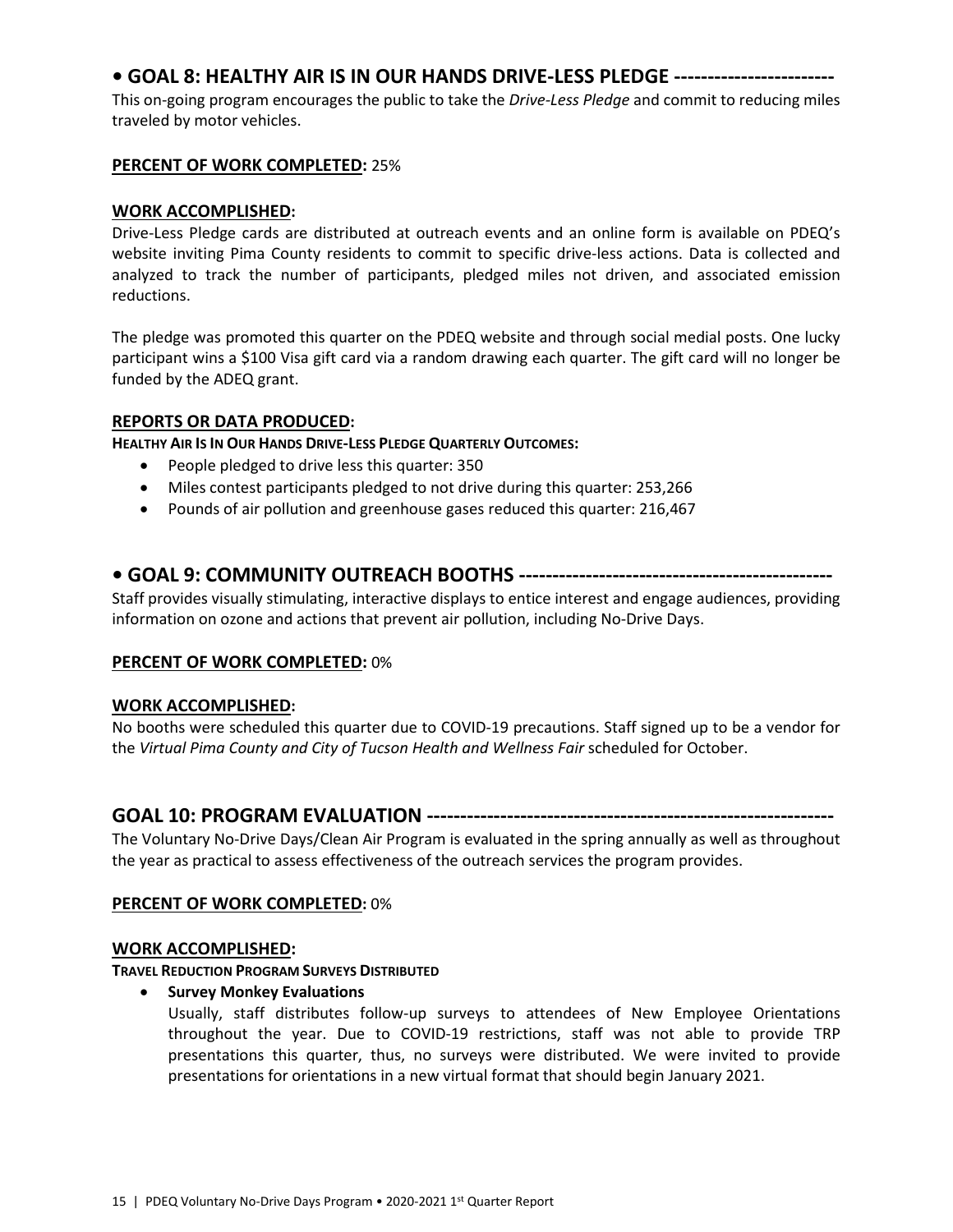#### **ANNUAL EVALUATION OF THE VNDD CLEAN AIR PROGRAM**

PDEQ contracts with an independent survey service to provide the annual evaluation of our outreach and education program. The randomized telephonic and on-line survey takes place in the spring, and staff will pursue contract approval this winter.

# **GOAL 11: RESEARCH EMISSIONS REDUCTIONS METHODOLOGIES ---------------------**

Staff is available to participate in conference calls or meetings with ADEQ and TRP agencies to discuss methodologies that calculate emission reductions and benefits that result from VNDD activities.

## **PERCENT OF WORK COMPLETED:** 25%

#### **WORK ACCOMPLISHED:**

Staff remained available to discuss potential methods for emissions calculations. Although no such meetings were scheduled, staff attended webinars in attempt to learn about programs or methods other agencies employ to enhance alternate mode use and reduce vehicle emissions.

## • **Association for Commuter Transportation Webinars**

The August 6 meeting highlighted smart city planning and design, including the use of intelligent transportation systems that integrate data and digital technology to solve problems unique to the city or regions within a city.

The September 24 webinar discussed COVID-19 and the future of public transportation. The impassioned speaker, Paul Comfort of the Trapeze Group, discussed future-proofing transit by adjusting service offerings. Suggestions include using contactless payment technology, providing health kiosks at transit centers, installing dividers between seats, providing real-time passenger quantity information, providing masks to passengers without them, using ultraviolet light to disinfect vehicles, and cleaning buses during normal service hours so riders can see that vehicles are being sanitized. Comfort suggested that bus systems reboot to focus on shifts in jobs and population so that riders can get to their job within 30 minutes. Increasing frequency on key routes to 15 minutes or less and reducing "friction" with bus-only lanes, e-faring or tap-n-go cards can help speed up buses and accomplish that goal.

# **GOAL 12: DECREASE NUMBER OF VEHICLE MILES TRAVELED IN PIMA COUNTY ---**

Staff gathers data from surveys, contests and databases administered and/or promoted by VND program to estimate the reduction in vehicle miles traveled associated with the program. The goal for this fiscal year is to decrease vehicle miles traveled by 1.75% in Pima County.

## **PERCENT OF WORK COMPLETED:** 25%

#### **WORK ACCOMPLISHED:**

Three of eight survey instruments were used to measure vehicle miles reduced related to VNDD outreach this quarter.

It is important to note that many external variables may influence the data retrieved. This year, the COVID-19 pandemic safety restrictions reduced transit use, cancelled new employee presentations and subsequent surveys, and cancelled Cyclovia and its accompanying drive-less data. A change in population size, fluctuating distance between work and home locations, the price of fuel and other uncontrollable variables can also influence the number of miles traveled in Pima County.